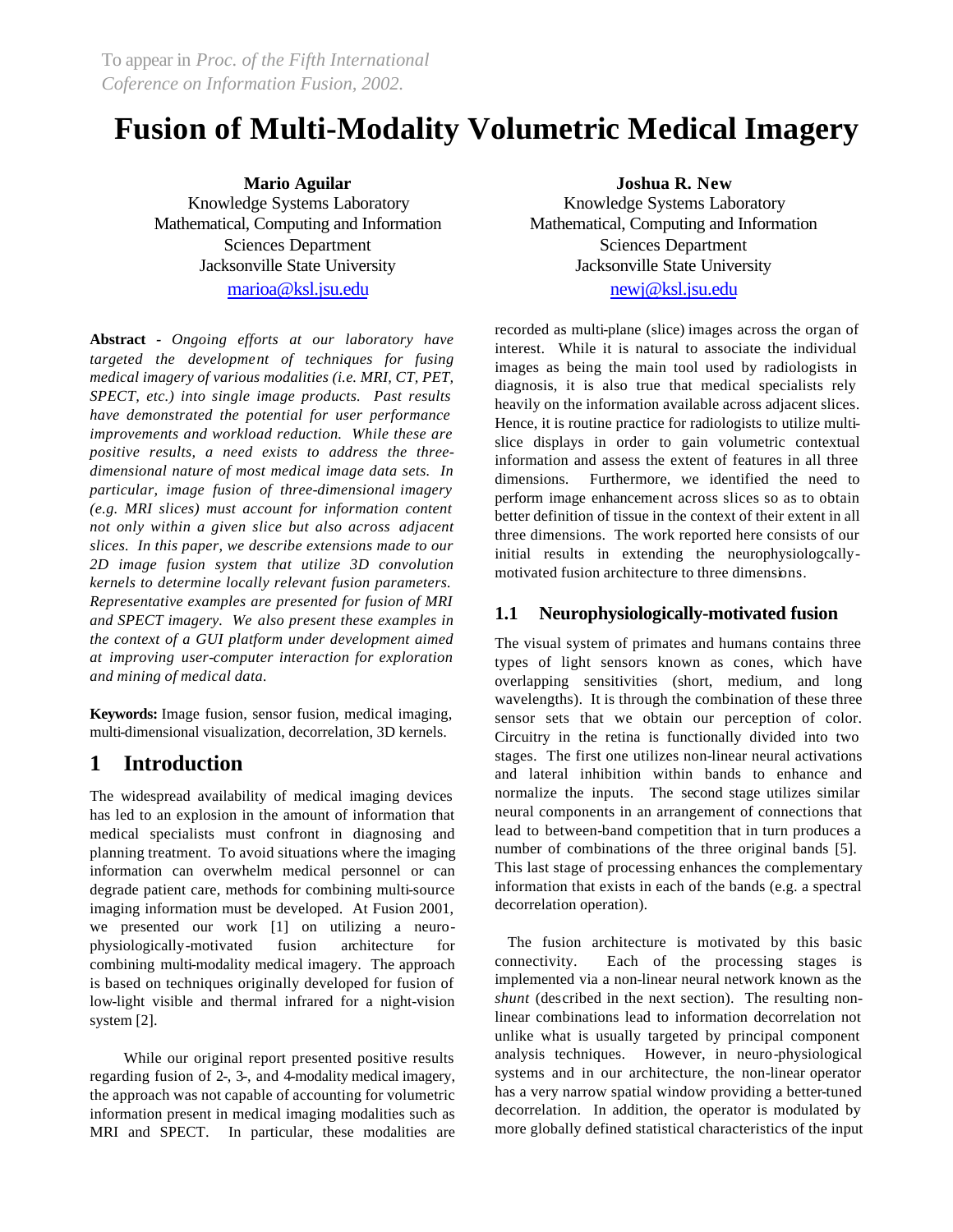that produce normalization, smoothing, and between-band calibration.

## **2 Methods**

#### **2.1 2D Shunt**

The basic building block of the fusion architecture is a non-linear neural network known as a shunting neural network [4]. This neural network, which acts like a filter, models the dynamics of neural activation in response to three different signals: an excitatory one-to-one input corresponding to the current pixel, an inhibitory input from surrounding neurons, and passive activation decay (i.e. a leaky integrator). The expression that captures these interactions in a dynamical system is defined in terms of the following differential equation:

$$
\dot{x}_{ij} = -Ax_{ij} + (B - x_{ij})[CI^{C}]_{ij} - (D + x_{ij})[G_{S} * I^{S}]_{ij} \tag{1}
$$

Here,  $x_{ii}$  is the activation of each cell *ij* receiving input from each of the pixels in the input image. *A* is a decay rate, *B* and *D* are the maximum and minimum activation levels respectively and are set to 1 in the simulations. *C* and *G<sup>s</sup>* , as represented by the following equation,

$$
G(x, y) = \frac{1}{2ps^{2}} e^{-\frac{(x^{2} + y^{2})}{2s^{2}}}
$$
 (2)

serve to weigh the excitatory input  $(I^c)$  vs. lateral inhibitory  $(I^s)$  image inputs.

The neural network consists of a two dimensional array of these shunting neurons with dimensions *ij* corresponding to the width and height of the input image. When the input is applied, the network rapidly reaches equilibrium, which produces the resulting output image. This equilibrium state can be understood in terms of the possible values of *x* after the neuron has reached a steady state as shown in the following equation:

$$
x_{ij} = \frac{\left[CI^{C} - G_{S} * I^{S}\right]_{ij}^{+}}{A + \left[CI^{C} + G_{S} * I^{S}\right]_{ij}}
$$
(3)

Here, it is straightforward to understand the numerator as a contrast enhancement operation since it represents a difference of Gaussians. The denominator serves to normalize the activation of  $x_{ij}$  with respect to the activity of its neighborhood. In effect, the combination of these two operations leads to the dynamic range compression of the input image in conjunction with contrast enhancement. Parameter *A* serves to control the characteristics of the

operator, from ratio processing (when *A* is small with respect to the local statistics) to linear filtering (when A is comparatively large).

In the case in which the operator is used to combine two bands, one of the bands is mapped to the center and the other to the surround. In the case where band 1 is mapped to the center, each of the pixels from band 1 is used to drive the excitatory input of its corresponding shunting operator. Then, a corresponding broader area of the image from band 2 is used as the surround input of the same shunt operator. The result is the contrast enhancement of information in band 1 as matched against band 2. The relationship between this operation and decorrelation has been previously documented [5].

#### **2.2 3D Shunt**

As discussed previously, modern medical imaging techniques such as MRI and SPECT produce multi-slice image volumes. For this reason, we have extended the shunting operator to three dimensions in order to account for information content between slices. Furthermore, it is desirable to process such image sets and perform image fusion while exploiting the information present in the third dimension. To accomplish this, it is necessary to modulate contrast enhancement and information decorrelation as a function of the local context in all three dimensions. The shunting equation that performs this function is as follows:

$$
\dot{x}_{ijk} = -A x_{ijk} + (B - x_{ijk}) C [G_c * I^C]_{ijk} - (D + x_{ijk}) [G_s * I^S]_{ijk} \tag{4}
$$

Here, the activity of cell  $x$  (i.e. the resulting pixel value) is defined in terms of the contrast enhancement and dynamicrange normalization defined by a three-dimensional neighborhood around the cell. In this equation, we introduce two Gaussian terms: the first one modulating the excitatory inputs to cell *xijk*, and the second one modulating its inhibitory inputs. This extension required the use of a three-dimensional Gaussian kernel as follows:

$$
G(x, y, z) = \frac{1}{4p^2 s^3} e^{-\frac{(x^2 + y^2 + z^2)}{2s^2}}
$$
 (5)

The combination of both kernels  $(G_c \text{ and } G_s)$  in equation 4 leads to a three-dimensional operator that we represent by the following icon:

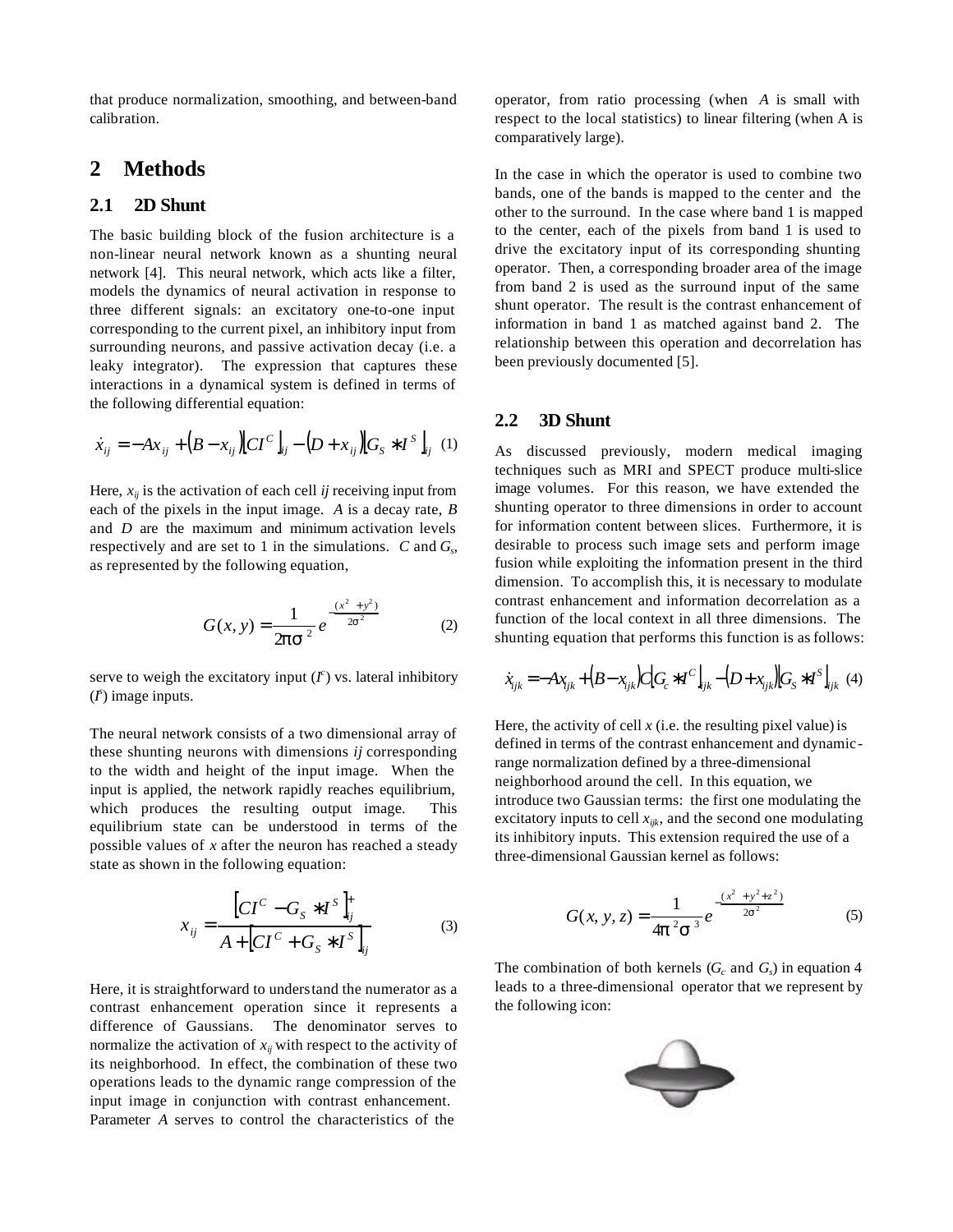#### **2.3 Color-opponency for image fusion**

The basic fusion architecture consists of two distinct processing stages. In the first one, as in the retina, we utilize a shunting operation to obtain within-band image enhancement and normalization. This produces contrast enhancement, dynamic range calibration, and normalization of input images. In this version however, the input to the 3D shunting operator is a stack of image slices. Here, one slice is processed at a time with the shunt operating on the current slice as well as those slices immediately above and below. The result is a slice with enhanced contrast characteristics due to between-slice context information.

The second stage adopts the use of the same non-linear neural network operator to produce between-band decorrelation, information enhancement, and fusion. These stages for the two-band fusion case are illustrated in Figure 1. Here, the icon for the 3D shunting operator is colored coded so as to indicate the source of its inputs.

The shunt combinations of the second stage, as shown in Figure 1, provide two unique sets of information-rich images. These combinations perform paired decorrelations between the input image modalities. For instance, in the case of the top combination (red-center and greensurround in Fig. 1) the result is the decorrelation of the first modality (T1) from the second modality (T2). In other words, it enhances information that is present in band 1 but not in band 2. The resulting images from both decorrelations are then mapped to the red and blue channels of the color display. The enhanced T1 image was chosen as the input to the green channel in order to highlight information from that modality.



 Figure 1. Two-band fusion architecture used for processing functional MRI imagery. Concentric spherical volumes represent a shunting neural network operator. Color coding indicates polarity of the operations. See Text for details.

Another processing stage may be introduced prior to producing the final color image that remaps the color assignments from those derived by the fusion process. Here, a mapping from RGB to HSV space allows the user to manipulate the appearance of the image (e.g. hue remap) to obtain a more natural coloring scheme. The modified HSV values are mapped back to RGB to be used in generating the final color fused image.

The architecture for three-band MRI fusion is illustrated in Figure 2. Here, the first stage of processing is as before, where each of the input bands is separately contrast enhanced and normalized. Then, two between-band shunting operations produce distinct fusion products. The first one decorrelates the information between bands 1 (MRI-T1) and 2 (MRI-PD). The second does it for bands 3 (MRI-T2) and 2. The resulting fused images are then mapped to the I and Q (also known as red-green and blueyellow) components of the YIQ color space of the image. In this case, the resulting images highlight information that is unique to bands 1 and 3 in red and blue hues, while presenting unique information to band one in green and yellow hues. The Y or achromatic component is derived from the enhanced band 2 image that provides the most faithful structural details. The YIQ components are then mapped to RGB space.



Figure 2. Three-band MRI fusion architecture. See text for details.



Figure 3. Four-band MRI/SPECT fusion architecture. See text for details.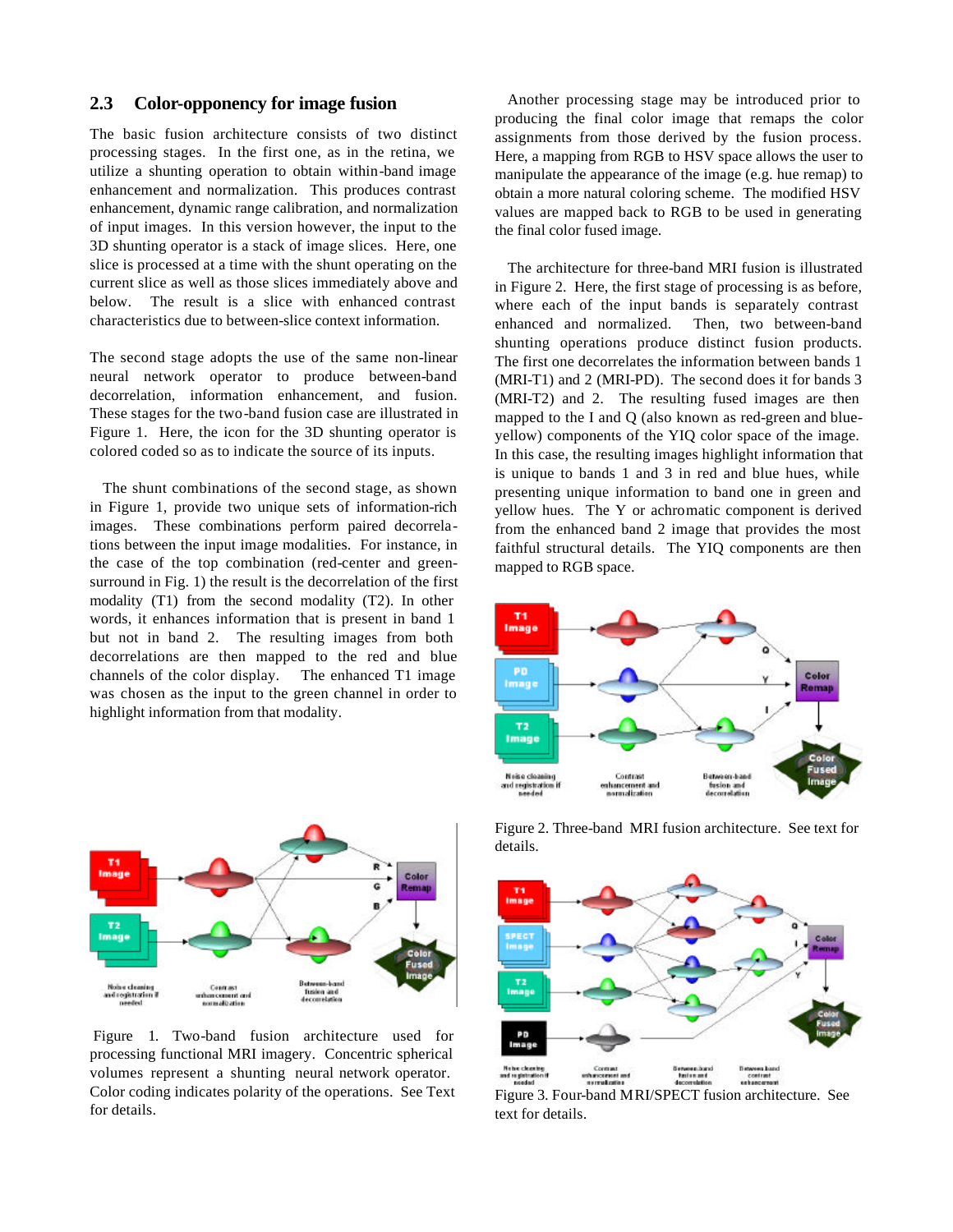

Figure 4. Comparison of 2D vs. 3D within-band shunting of three adjacent image slices. Left column: original unprocessed imagery. Middle column: 2D shunted imagery. Left column: 3D shunted imagery.

The architecture for four-band fusion is shown in Figure 3. Here, the second stage of processing produces the decorrelation between T1-weighted and SPECT, as well as between T2-weighted and SPECT. Notice that the decorrelation is done in both directions for each of the pairs. The most noticeable difference is the addition of a third processing stage. This additional between-band competition leads to further color contrast enhancement and decorrelation as suggested by connectivity in primary visual cortex in primates. The two resulting decorrelated images are mapped to the chromatic I and Q channels. Once again, to preserve the high resolution of the MRI imagery, the structural modality MRI-PD image is mapped to the Y or achromatic channel.

## **3 Results**

The fusion architecture was applied to medical imagery obtained from the Brain Atlas web site (see [1] for reference). The imagery included 3modality MRI and SPECT slices. We present the results of processing the imagery using the new shunting operator in three of the stages of the fusion process: within-band enhancement, between-band decorrelation, and color fusion.

#### **3.1 Within-band shunting.**

The 3D shunting operator (eq. 3) was applied to each of the 3 original MRI image modalities (PD, T1-weighted, and T2-weighted) (see [1] for a description of the modalities). The resulting contrast-enhancement and normalization were compared to the results obtained using the original 2D shunting operator. Figure 4 presents this comparison. We include the original unprocessed imagery to provide a sense as to the success of both methods in bringing out significant amount of information. Here, the parameters of both operators were the same for the two-dimensional extent of the neighborhoods. In addition, the threedimensional extent of the neighborhood for the 3D shunt was set to two slices above and two below. We have experimented with different shape Gaussians for the third dimension and have found that a symmetrical neighborhood works well for this data set. We anticipate that as resolution along the third dimension degrades (i.e. distance between slices) the Gaussian kernel would need to be made narrower accordingly. We hope to test this idea as soon as we obtain a relevant image set.

#### **3.2 Between-band shunting**

The 3D shunting operator was again applied across slice stacks, this time utilizing one modality as the input to the center and the other to the surround of the operator. The result is a decorrelation of information between the bands as explained earlier. Furthermore, this decorrelation includes a modulation factor derived from the context of adjacent slices. The results for 2-band fusion are shown in Figure 5.





T1-weighted T2-weighted



T1 vs. T2 decorrelation T2 vs. T1 decorrelation

Figure 5. Results of applying a 3D shunt to combine and decorrelate T1-weighted and T2-weighted images.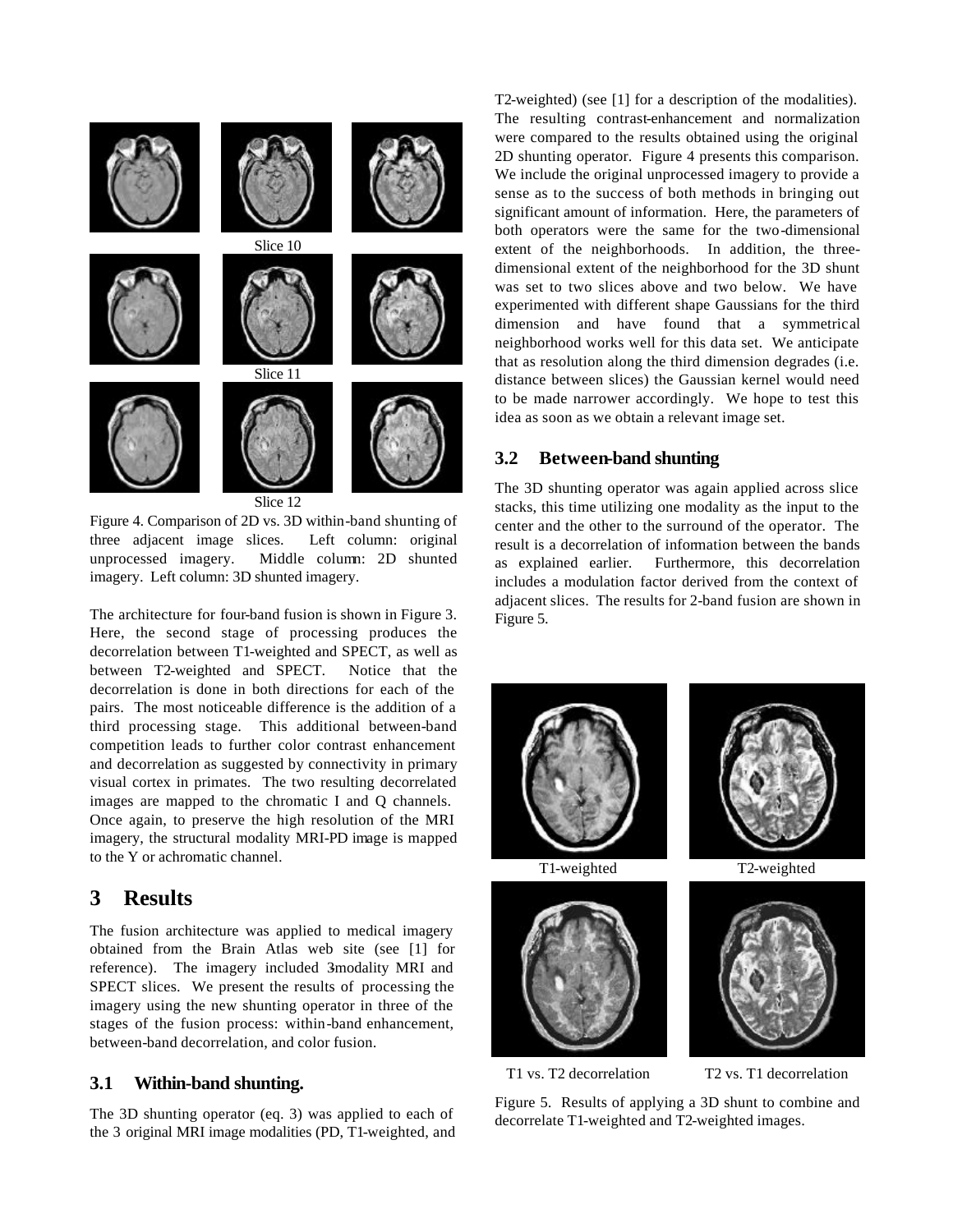## **3.3 Color-fusion of 2-, 3-, and 4-modality imagery**

The imagery was further processed using the 3D fusion architecture to produce the color-fused results that combine information from all input modalities. Here, both color and brightness characteristics of the resulting image are used to convey information about the characteristics and source of the information in the original imagery. Figure 6 presents side-by-side the result of fusing 2- and 3-band MRI imagery. Three slices are shown to provide across-slice context and highlight the efficacy of the method in enhancing information across all three dimensions.

In figure 7, we present a comparison of the original and updated 4-band fusion results as applied to slice 11. Here, the result on the left is as obtained using the original



Figure 6. Comparison of 2- and 3-band fusion results obtained on the MRI imagery. Left column : 2-band fusion of T1- and T2-weighted slices. Right column : 3-band fusion of PD, T1- and T2-weighted slices.

fusion architecture. On the right, the result of the 3D fusion presents enhanced information content highlighted by the enhancement produced across slices.



2D Color Fusion 3D Color Fusion Figure 7. Comparison of 2D vs. 3D 4-band fusion of MRI and SPECT. Notice the enhanced delineation of SPECT information as indicated by its red hues.

Finally, to emphasize the benefits of the 3D operator in enhancing information across slices, Figure 8 presents a comparison of 3D imagery as obtained with the new fusion architecture (on the left) and the original architecture (on the righ). Here, we have utilized our 3D visualization tools to recreate three orientation planes and their corresponding fused imagery overlaid on them. These orientations (coronal, saggital, and axial) represent orthogonal views through the cranial volume. The results of the 3D fusion architecture demonstrate better definition of the highlighted volume (tumor) in all three dimensions.

# **4 Conclusions**

We have extended our fusion architecture to address the three-dimensional nature of medical image sets. particular, we have introduced a 3D shunting operator that contrast enhances and normalizes information present in the immediate neighborhood of each pixel including adjacent image slices. Our results compare favorably against the results of the original 2D fusion architecture. Better definition of image details and volumetric information make this approach a significant advance in medical image fusion. Ongoing efforts will help us assess the significance of the information gains and fine tune our fusion architecture.

# **Acknowledgements**

This work was supported by a Faculty Research Grant awarded to the first author by the faculty research committee and Jacksonville State University. Opinions, interpretations and conclusions are those of the authors and not necessarily endorsed by the committee or Jacksonville State University.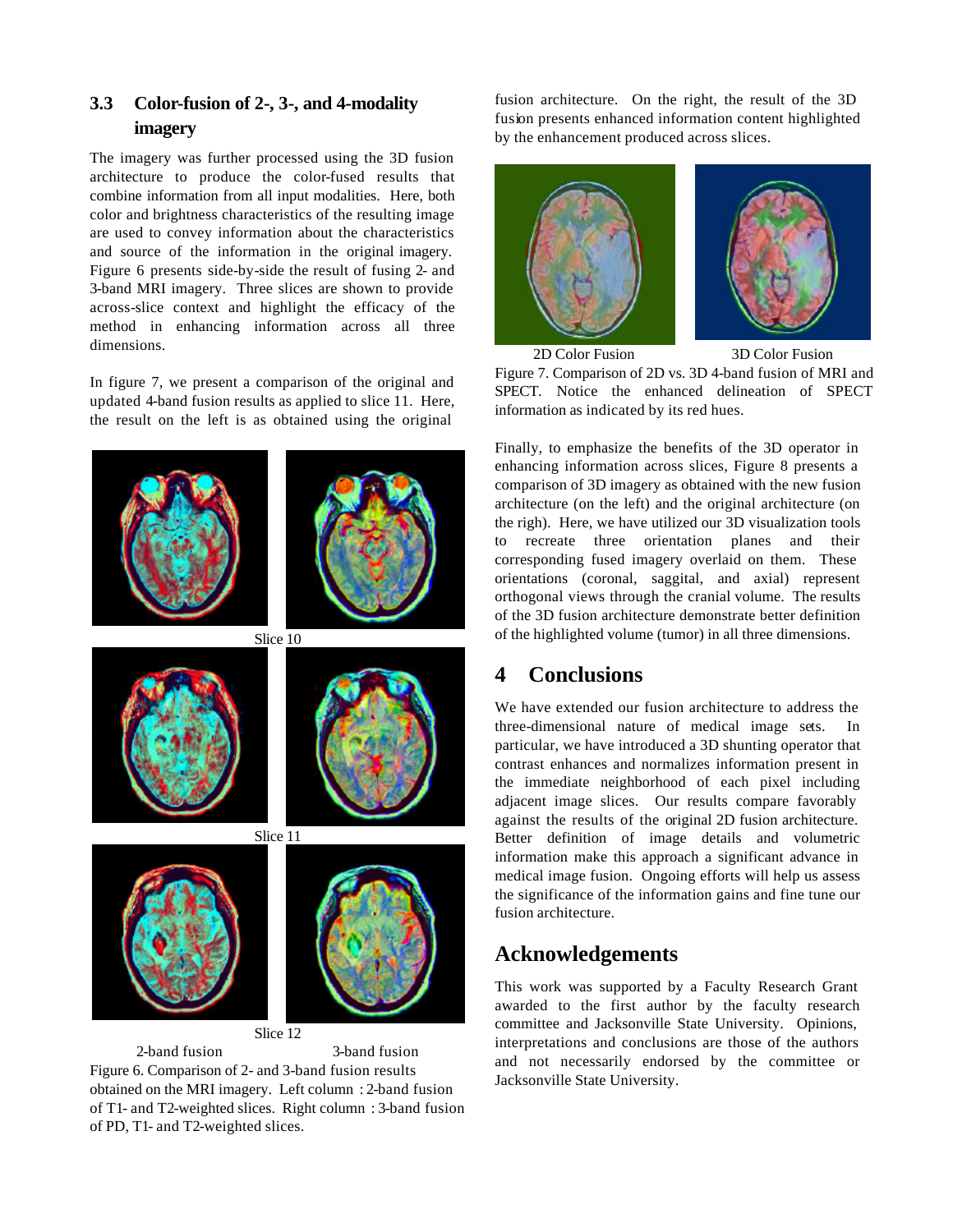

Figure 8. Three-dimensional visualization of 3-band fusion results. Left column presents results obtained using the new 3D shunting operator. Images on the right column are the results obtained using the original shunt operator. A. Far view of the three orthogonal image planes obtained with the 3D fusion architecture. B. Closer view of the intersection of the planes highlighting the volume of interest (tumor). C. Closest view of the area of interest where the contrast-enhancement across slices can be observed (slices change in the up-down direction). D. Far view of the three orthogonal image planes obtained with the 2D fusion architecture. E. Closer view of the intersection of the planes highlighting the volume of interest (tumor). F. Closest view of the area of interest where the contrastenhancement across slices is noticeably absent.